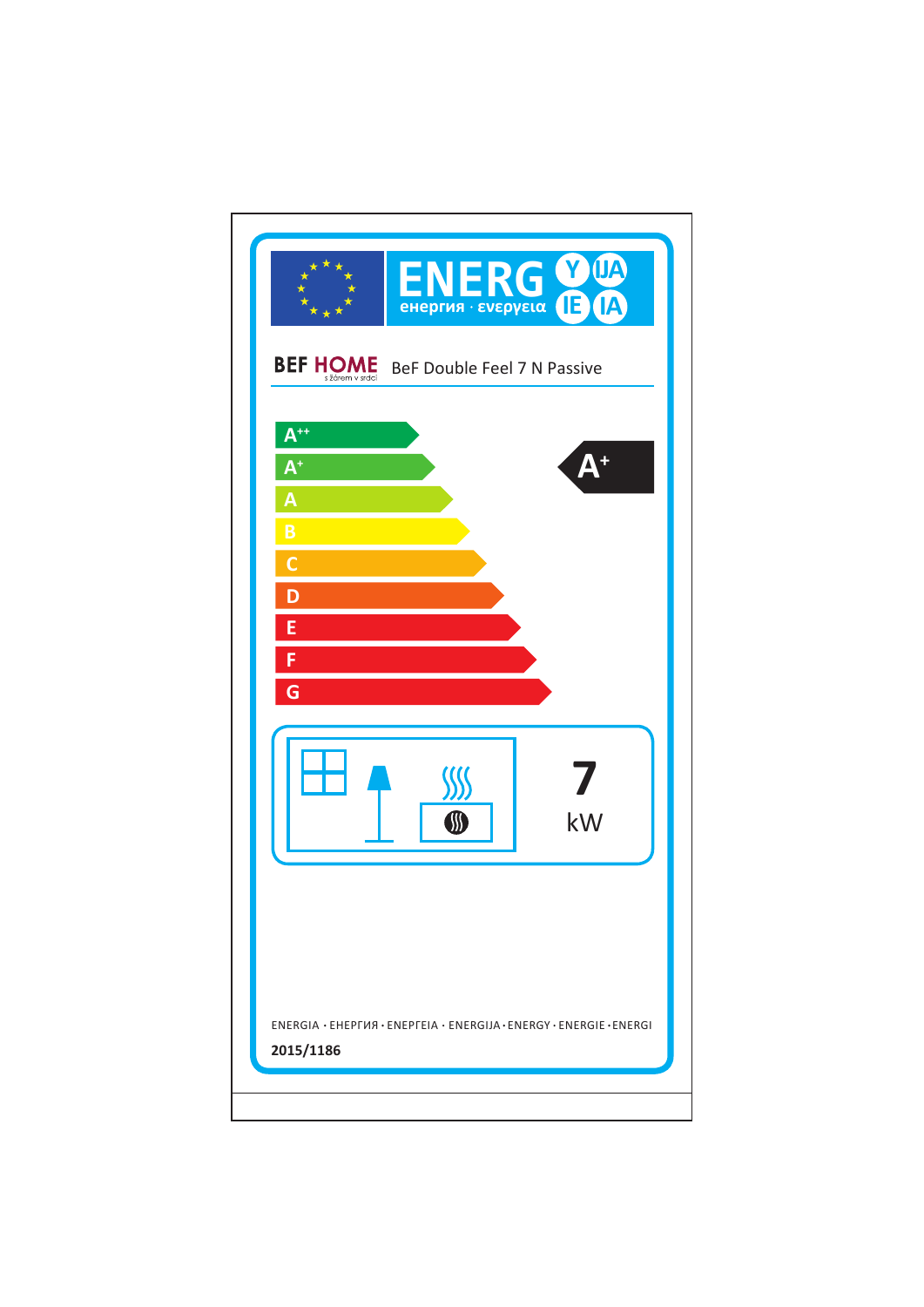

# Informační list výrobku dle nařízení EU 2015/1186

| Název nebo ochranná známka dodavatele:             | BeF Home s. r. o.           |
|----------------------------------------------------|-----------------------------|
|                                                    |                             |
| Identifikační značka modelu používaná dodavatelem: | BeF Double Feel 7 N Passive |
|                                                    |                             |
| Třída energetické účinnosti modelu:                | $A+$                        |
|                                                    |                             |
| Přímý tepelný výkon (kW):                          | 7                           |
|                                                    |                             |
| Nepřímý tepelný výkon (kW):                        | 0                           |
|                                                    |                             |
| Index energetické účinnosti EEI:                   | 110                         |
|                                                    |                             |
| Energetická účinnost u jmenovitého výkonu (%):     | 82,2                        |
|                                                    |                             |
| Energetická účinnost u minimálního zatížení (%):   | Pass                        |
|                                                    |                             |
| Zvláštní opatření (při montáži, údržbě):           | viz. Návod                  |

Údaje v informačním listu lokálního topidla musí být uvedeny v tomto pořadí a musí být obsaženy v brožuře k výrobku nebo jiné dokumentaci poskytované k výrobku.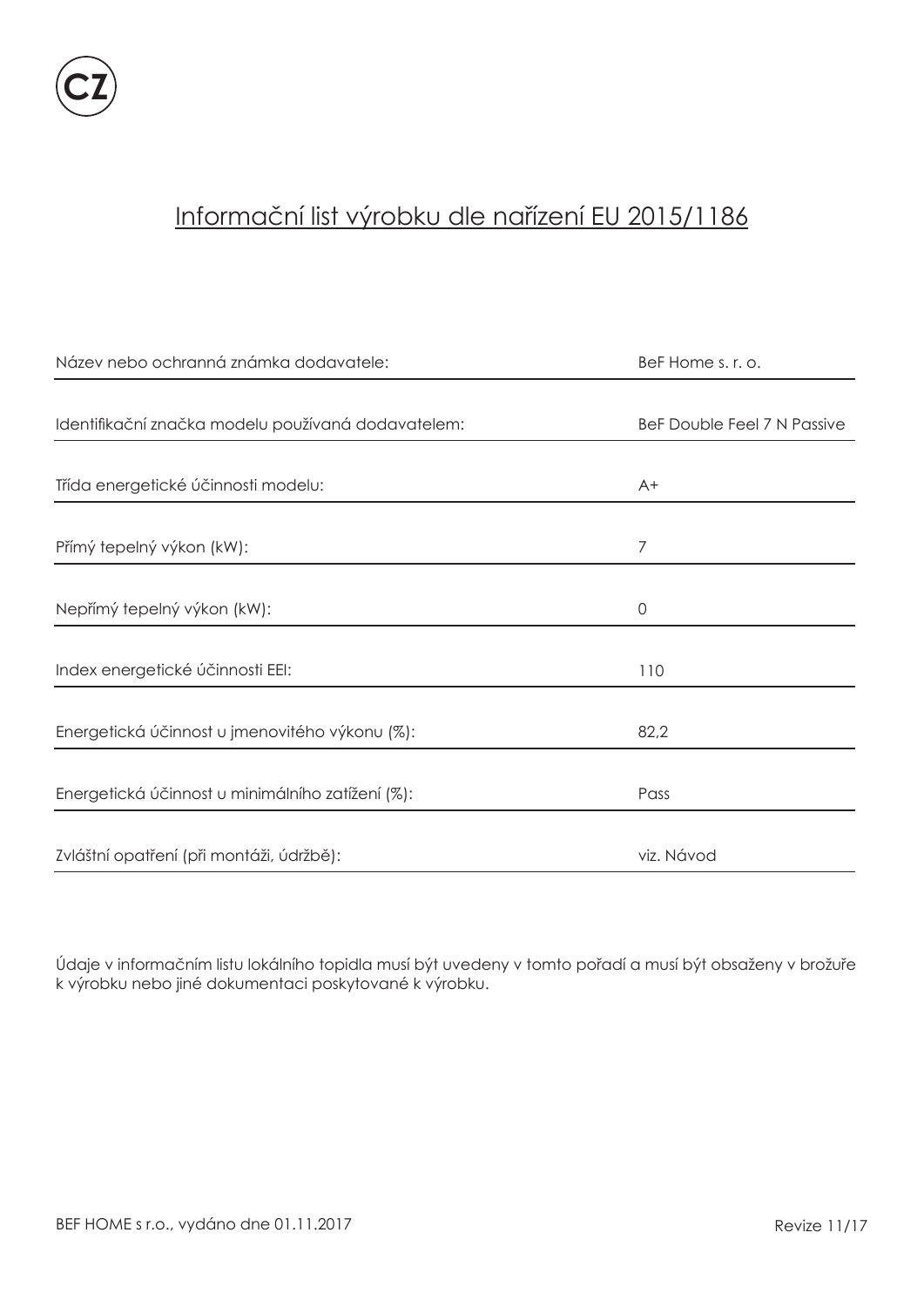### Informačný list výrobku podľa nariadenia EU 2015/1186

| Meno dodávateľa alebo jeho ochranná známka:                      | BeF Home s. r. o.           |
|------------------------------------------------------------------|-----------------------------|
|                                                                  |                             |
| Identifikačný kód modelu dodávateľa:                             | BeF Double Feel 7 N Passive |
|                                                                  |                             |
| Trieda energetickej účinnosti modelu:                            | $A+$                        |
|                                                                  |                             |
| Priamy tepelný výkon (kW):                                       | 7                           |
|                                                                  |                             |
| Nepriamy tepelný výkon (kW):                                     | $\overline{0}$              |
|                                                                  |                             |
| Index energetickej účinnosti EEI:                                | 110                         |
|                                                                  |                             |
| Užitočná energetická účinnosť pri menovitom tepelnom výkone (%): | 82,2                        |
|                                                                  |                             |
| Užitočná energetická účinnosť pri minimálnom zaťažení (%):       | Pass                        |
|                                                                  |                             |
| Zvláštní opatření (při montáži, údržbě):                         | pozrite Návod               |

Informácie uvedené v informačnom liste výrobku pre lokálny ohrievač priestoru sa uvádzajú v tomto poradí a musia byť uvedené v brožúre o výrobku alebo v iných dokumentoch pripojených k výrobku.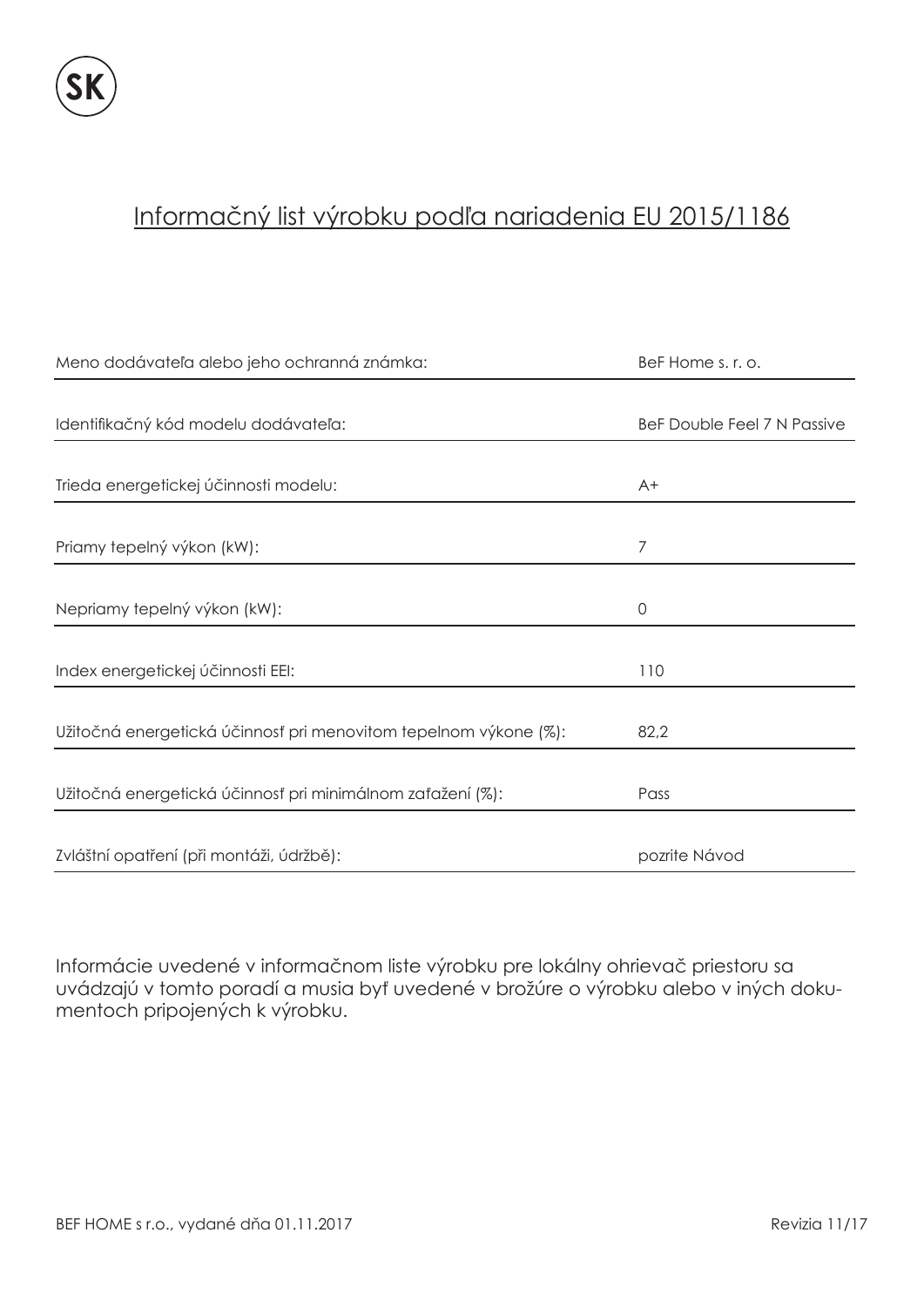

# Product sheet under Regulation EU 2015/1186

| Supplier's name or trademark:                            | BeF Home s. r. o.           |
|----------------------------------------------------------|-----------------------------|
|                                                          |                             |
| Supplier's model identifier:                             | BeF Double Feel 7 N Passive |
|                                                          |                             |
| The energy efficiency class of the model:                | $A+$                        |
|                                                          |                             |
| The direct heat output in (kW):                          | 7                           |
|                                                          |                             |
| The indirect heat output in (kW):                        | $\mathbf 0$                 |
|                                                          |                             |
| The energy efficiency index EEI:                         | 110                         |
|                                                          |                             |
| The useful energy efficiency at nominal heat output (%): | 82,2                        |
|                                                          |                             |
| The useful energy efficiency at minimum load (%):        | Pass                        |
|                                                          |                             |
| Special requirements (instalation, maintanance):         | See instructions            |

The information in the product sheet of the local space heater shall be provided in the following order and shall be included in the product brochure or other literature provided with the product.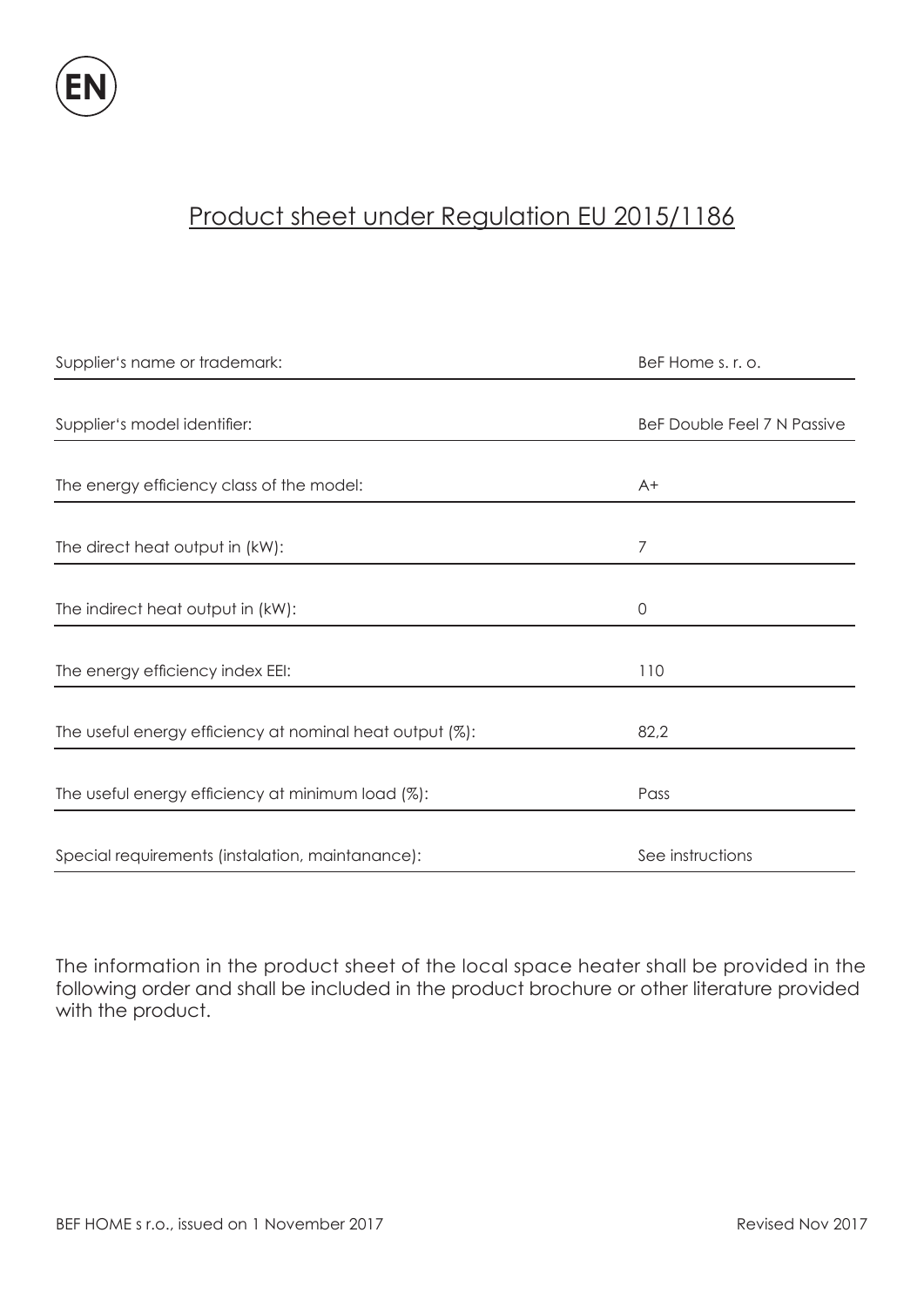# Produktdatenblatt gemäß Verordnung EU 2015/1186

| Name oder Warenzeichen des Lieferanten:                      | BeF Home s. r. o.           |
|--------------------------------------------------------------|-----------------------------|
|                                                              |                             |
| Modellkennung des Lieferanten:                               | BeF Double Feel 7 N Passive |
|                                                              |                             |
| Energieeffizienzklasse des Modells:                          | $A+$                        |
|                                                              |                             |
| Direkte Wärmeleistung (kW):                                  | 7                           |
|                                                              |                             |
| Indirekte Wärmeleistung (kW):                                | $\mathbf 0$                 |
|                                                              |                             |
| Energieeffizienzindex EEI:                                   | 110                         |
|                                                              |                             |
| Energieeffizienz bei Nennwärmeleistung (%):                  | 82,2                        |
|                                                              |                             |
| Energieeffizienz bei Mindestlast (%):                        | Pass                        |
|                                                              |                             |
| Besonderen Vorkehrungen (bei der Installation oder Wartung): | siehe Anleitung             |

Die Angaben auf dem Produktdatenblatt des Einzelraumheizgerätes sind in nachstehender Reihenfolge aufzuführen und in die Produktbroschüre oder andere mit dem Produkt bereitgestellte Unterlagen aufzunehmen.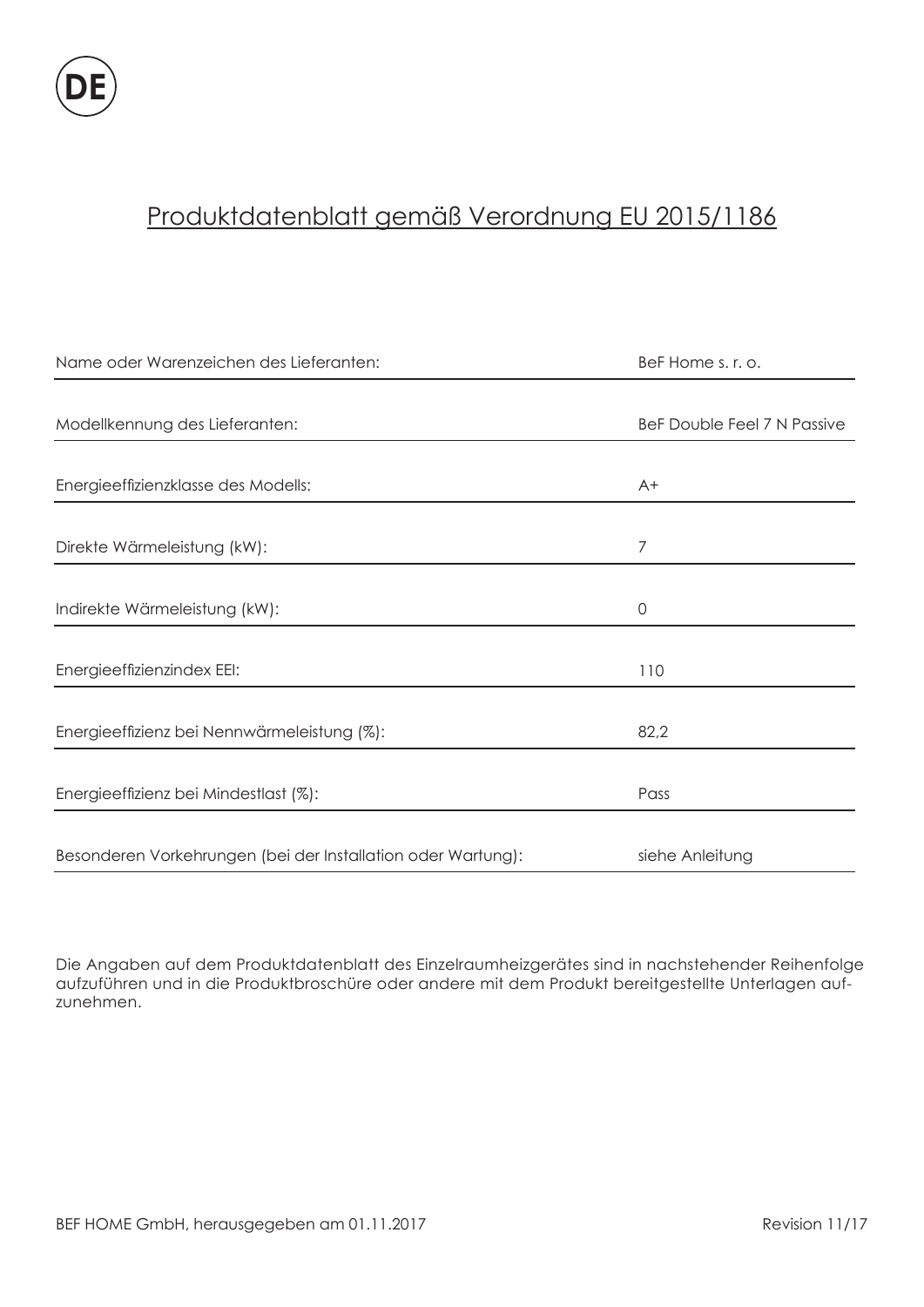# Fiche produit selon la réglementation EU 2015/1186

| Le nom du fournisseur ou la marque commerciale:                 | BeF Home s. r. o.           |
|-----------------------------------------------------------------|-----------------------------|
|                                                                 |                             |
| La référence du modèle donnée par le fournisseur:               | BeF Double Feel 7 N Passive |
|                                                                 |                             |
| La classe d'efficacité énergétique du modèle:                   | $A+$                        |
|                                                                 |                             |
| La puissance thermique directe en (kW):                         | 7                           |
|                                                                 |                             |
| La puissance thermique indirecte en (kW):                       | 0                           |
|                                                                 |                             |
| L'indice d'efficacité énergétique EEI:                          | 110                         |
|                                                                 |                             |
| Le rendement utile à la puissance thermique nominale et (%):    | 82,2                        |
|                                                                 |                             |
| Le rendement utile à la puissance thermique minimale (%):       | Pass                        |
|                                                                 |                             |
| Mesures spécifiques (lors de l'assemblage, de la maintenance) : | Cf. instructions            |

Les informations de la fiche de produit du dispositif de chauffage décentralisé sont fournies dans l'ordre indiqué ci-après et figurent dans la brochure relative au produit ou dans tout autre document fourni avec celui-ci.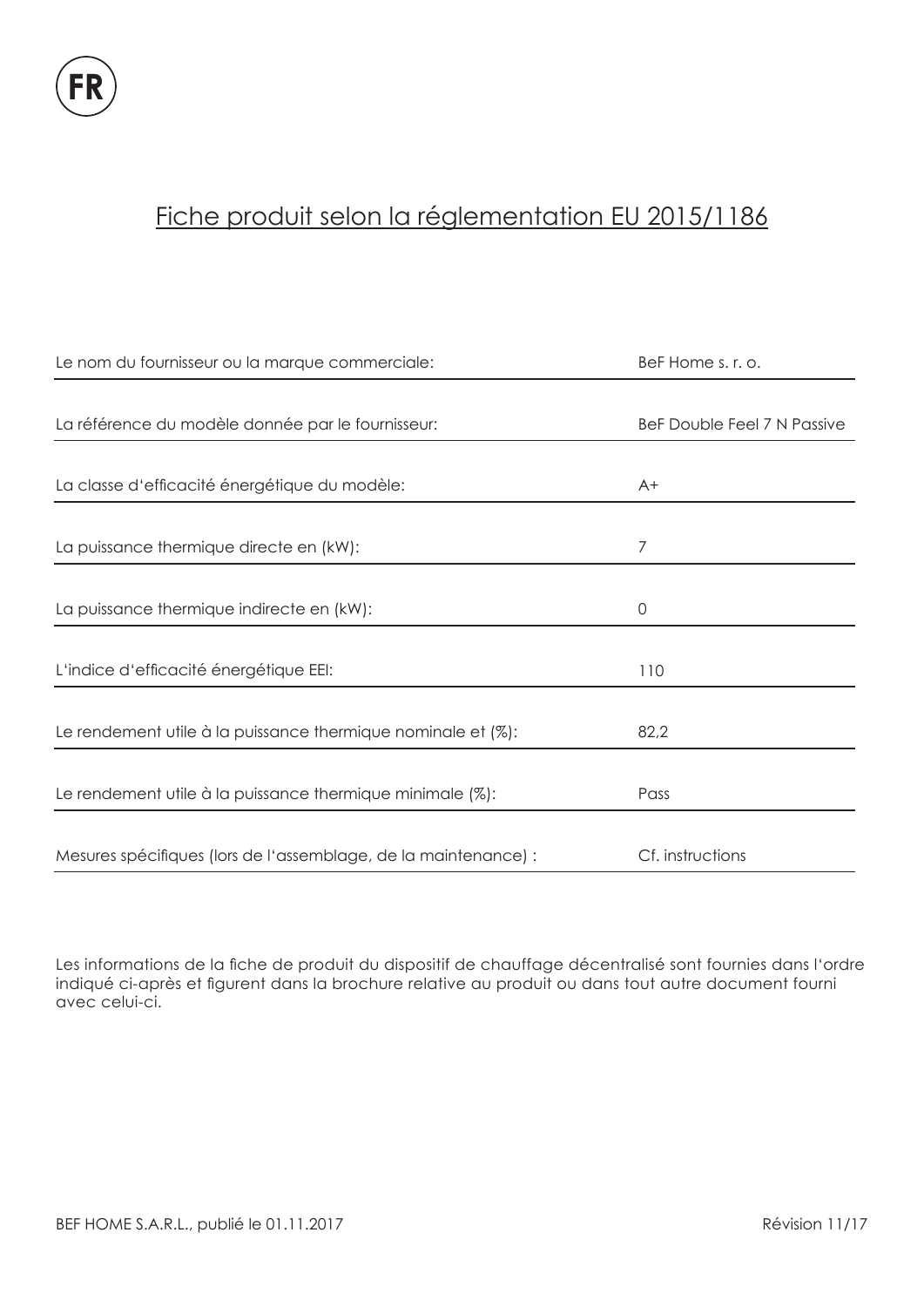### Scheda prodotto secondo normativa EU 2015/1186

| Nome oppure oppure marchio del fornitore:                         | BeF Home s. r. o.           |
|-------------------------------------------------------------------|-----------------------------|
|                                                                   |                             |
| Codice prodotto del fornitore:                                    | BeF Double Feel 7 N Passive |
|                                                                   |                             |
| classe di efficienza energetica del modello:                      | $A+$                        |
|                                                                   |                             |
| potenza termica diretta in (kW):                                  | 7                           |
|                                                                   |                             |
| potenza termica indiretta in (kW):                                | $\overline{0}$              |
|                                                                   |                             |
| indice di efficienza prodotto EEI:                                | 110                         |
|                                                                   |                             |
| efficienza del combustibile con potenza termica nominale (%):     | 82,2                        |
|                                                                   |                             |
| efficienza del combustibile con carico minimo (%):                | Pass                        |
|                                                                   |                             |
| precauzioni speciali (durante l'installazione o la manutenzione): | Vedi introduzione           |

Le indicazioni sulla scheda prodotto dell'impianto riscaldamento per singola stanza sono da indicarnella seguente successione e da inserire nel depliant o qualsiasi altro catalogo in riferimento al prodotto.